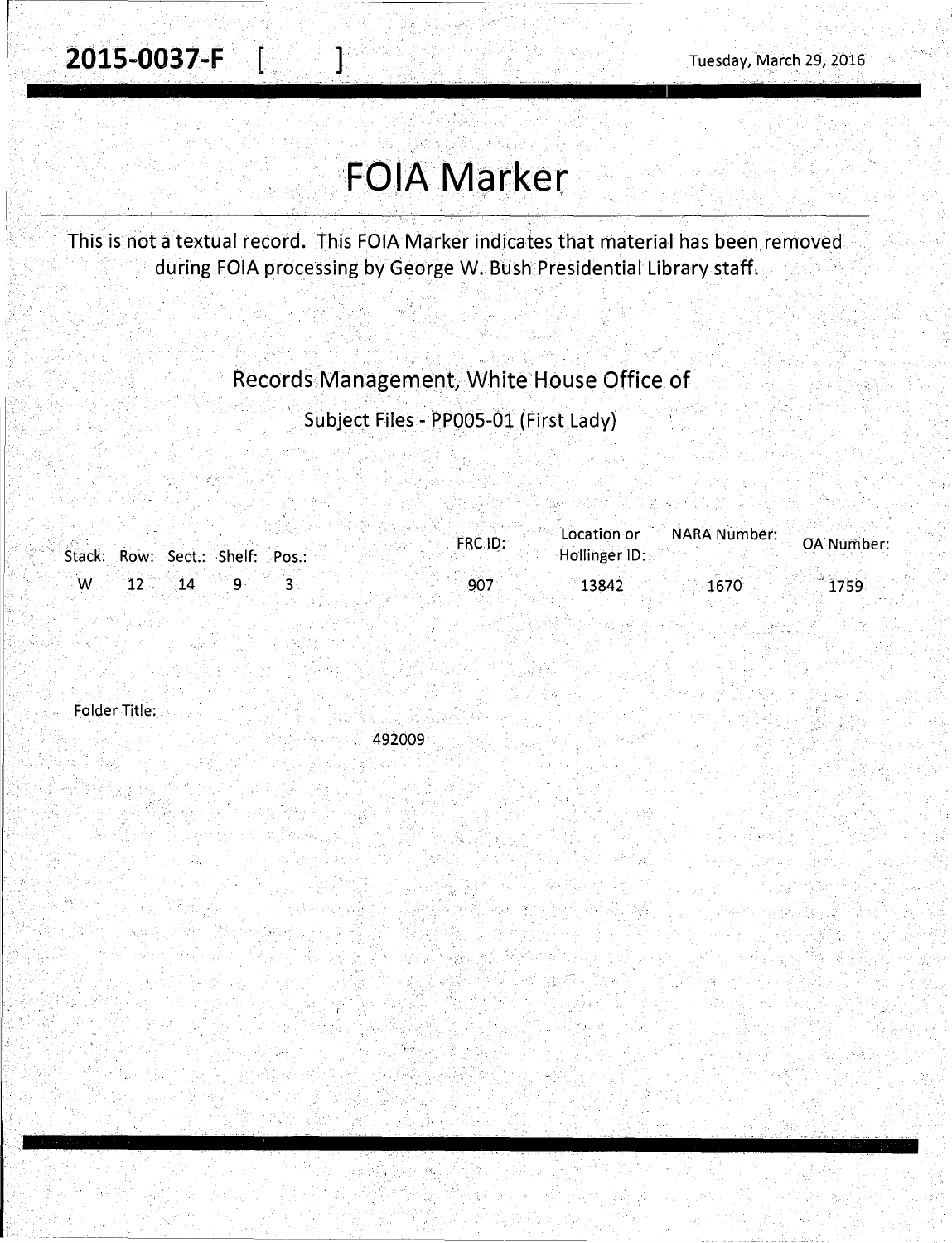## Withdrawn/Redacted Material The George W. Bush Library

| <b>DOCUMENT</b><br>NO.                 | <b>FORM</b>                                                                           | <b>SUBJECT/TITLE</b>                                                                                                                                                                                                                                                                                                                                                                                                                                                                            |                                                                                                                                                                                                                                                                                                                                                                                                                                                                                                                                                            | <b>PAGES</b> | <b>DATE</b> | <b>RESTRICTION(S)</b>                                                            |
|----------------------------------------|---------------------------------------------------------------------------------------|-------------------------------------------------------------------------------------------------------------------------------------------------------------------------------------------------------------------------------------------------------------------------------------------------------------------------------------------------------------------------------------------------------------------------------------------------------------------------------------------------|------------------------------------------------------------------------------------------------------------------------------------------------------------------------------------------------------------------------------------------------------------------------------------------------------------------------------------------------------------------------------------------------------------------------------------------------------------------------------------------------------------------------------------------------------------|--------------|-------------|----------------------------------------------------------------------------------|
| :001                                   | Letter                                                                                | [Television - page 2] - To: Patrick Leahy - From: Nancy<br>Brink                                                                                                                                                                                                                                                                                                                                                                                                                                |                                                                                                                                                                                                                                                                                                                                                                                                                                                                                                                                                            |              | 03/20/2001  | P6/b6;                                                                           |
|                                        |                                                                                       |                                                                                                                                                                                                                                                                                                                                                                                                                                                                                                 |                                                                                                                                                                                                                                                                                                                                                                                                                                                                                                                                                            |              |             |                                                                                  |
|                                        |                                                                                       |                                                                                                                                                                                                                                                                                                                                                                                                                                                                                                 |                                                                                                                                                                                                                                                                                                                                                                                                                                                                                                                                                            |              |             |                                                                                  |
|                                        |                                                                                       |                                                                                                                                                                                                                                                                                                                                                                                                                                                                                                 |                                                                                                                                                                                                                                                                                                                                                                                                                                                                                                                                                            |              |             |                                                                                  |
|                                        | <b>COLLECTION TITLE:</b>                                                              |                                                                                                                                                                                                                                                                                                                                                                                                                                                                                                 |                                                                                                                                                                                                                                                                                                                                                                                                                                                                                                                                                            |              |             |                                                                                  |
| <b>SERIES:</b><br><b>FOLDER TITLE:</b> | Records Management, White House Office of<br>Subject Files - PP005-01 (First Lady)    |                                                                                                                                                                                                                                                                                                                                                                                                                                                                                                 |                                                                                                                                                                                                                                                                                                                                                                                                                                                                                                                                                            |              |             |                                                                                  |
| 492009<br>FRC ID:<br>907               |                                                                                       |                                                                                                                                                                                                                                                                                                                                                                                                                                                                                                 |                                                                                                                                                                                                                                                                                                                                                                                                                                                                                                                                                            |              |             |                                                                                  |
|                                        |                                                                                       |                                                                                                                                                                                                                                                                                                                                                                                                                                                                                                 | <b>RESTRICTION CODES</b>                                                                                                                                                                                                                                                                                                                                                                                                                                                                                                                                   |              |             |                                                                                  |
|                                        | Presidential Records Act - [44 U.S.C. 2204(a)]                                        |                                                                                                                                                                                                                                                                                                                                                                                                                                                                                                 | Freedom of Information Act - [5 U.S.C. 552(b)]                                                                                                                                                                                                                                                                                                                                                                                                                                                                                                             |              |             |                                                                                  |
|                                        | financial information $[(a)(4)$ of the PRA]<br>personal privacy $[(a)(6)$ of the PRA] | P1 National Security Classified Information [(a)(1) of the PRA]<br>P2 Relating to the appointment to Federal office $[(a)(2)$ of the PRA]<br>P3 Release would violate a Federal statute $[(a)(3)$ of the PRA<br>P4 Release would disclose trade secrets or confidential commercial or<br>P5 Release would disclose confidential advise between the President<br>and his advisors, or between such advisors $(a)(5)$ of the PRA<br>P6 Release would constitute a clearly unwarranted invasion of | b(1) National security classified information [(b)(1) of the FOIA]<br>b(2) Release would disclose internal personnel rules and practices of<br>an agency $[(b)(2)$ of the FOIA.<br>b(3) Release would violate a Federal statute [(b)(3) of the FOIA]<br>b(4) Release would disclose trade secrets or confidential or financial<br>information $[(b)(4)$ of the FOIA].<br>b(6) Release would constitute a clearly unwarranted invasion of<br>personal privacy $(6)(6)$ of the FOIA]<br>b(7) Release would disclose information compiled for law enforcement |              |             |                                                                                  |
| 2201(3).                               |                                                                                       | PRM. Personal record misfile defined in accordance with 44 U.S.C.                                                                                                                                                                                                                                                                                                                                                                                                                               | purposes $[(b)(7)$ of the FOIA]<br>b(8) Release would disclose information concerning the regulation of<br>financial institutions $[(b)(8)$ of the FOIA]<br>b(9) Release would disclose geological or geophysical information                                                                                                                                                                                                                                                                                                                              |              |             |                                                                                  |
| Deed of Gift Restrictions              |                                                                                       |                                                                                                                                                                                                                                                                                                                                                                                                                                                                                                 | concerning wells $[(b)(9)$ of the FOIA]                                                                                                                                                                                                                                                                                                                                                                                                                                                                                                                    |              |             |                                                                                  |
| security information.                  |                                                                                       | A. Closed by Executive Order 13526 governing access to national                                                                                                                                                                                                                                                                                                                                                                                                                                 | Records Not Subject to FOIA                                                                                                                                                                                                                                                                                                                                                                                                                                                                                                                                |              |             |                                                                                  |
| of gift.                               |                                                                                       | B. Closed by statute or by the agency which originated the document.<br>C. Closed in accordance with restrictions contained in donor's deed                                                                                                                                                                                                                                                                                                                                                     | the Freedom of Information Act.                                                                                                                                                                                                                                                                                                                                                                                                                                                                                                                            |              |             | Court Sealed - The document is withheld under a court seal and is not subject to |

Page 1 of 1 . *Chis.document was prepared on Wednesday, March 30, 2016*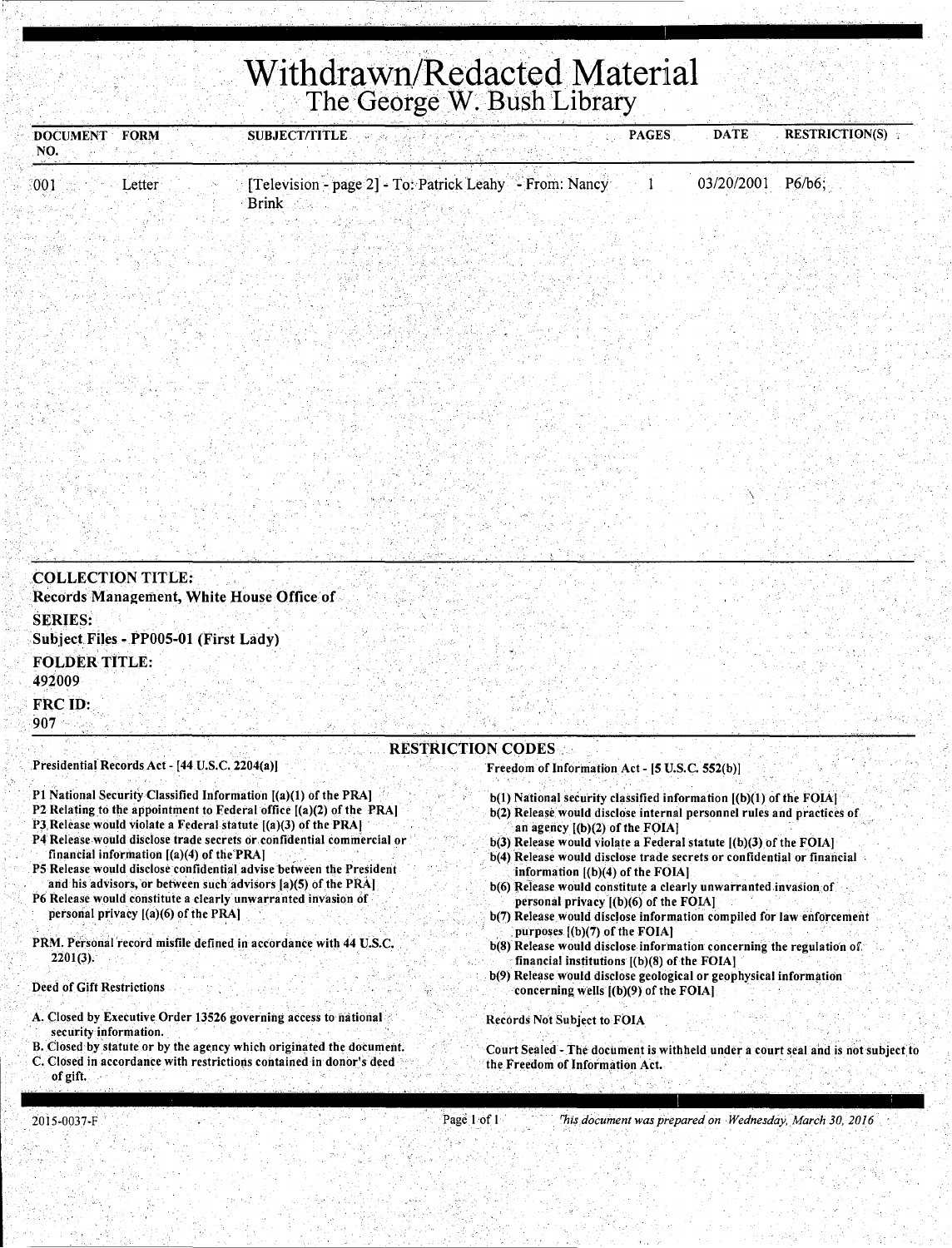THE WHITE HOUSE

## July 15, 2001

The Honorable Patrick Leahy United States Senate Committee on the Judiciary Washington, DC 20510 *r,* 

Dear Senator Leahy:

 $\boldsymbol{r}$ 

I appreciate receiving your letter regarding the work of Dr. Diane Preston-Reilly of Challenger Films. Please be assured that my staff has talked at length with Dr. Preston-Reilly about her project.

Thank you for writing.

Sincerely,

101010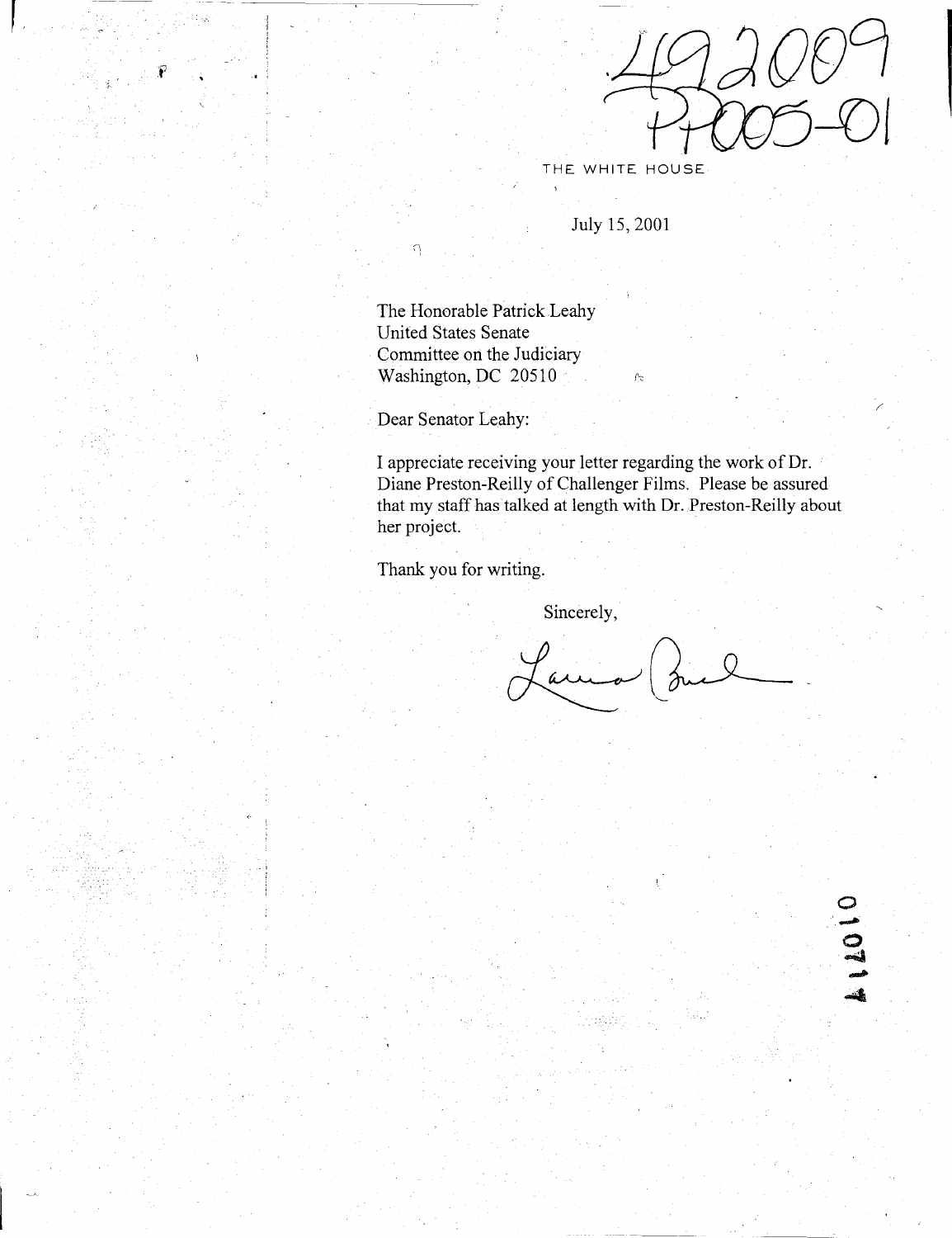$z_{\perp} \gg \tau_{\perp}$ ORRIN G. HATCH, UTAH, CHAIRMAN

STROM THURMOND, SOUTH CAROLINA<br>CHARLES E. GRASSLEY, IOWA +<br>ARLEN SPECTER, PENNSYLVANIA JON KYL, ARIZONA MIKE DEWINE, OHIO JEFF SESSIONS, ALABAMA SAM BROWNBACK, KANSAS MITCH McCONNELL, KENTUCKY

PATRICK J. LEAHY, VERMONT<br>EDWARD M. KENNEDY, MASSACHUSETTS<br>JOSEPH R. BIDEN, J.R., DELAWARE<br>HERBERT KOHL, WISCONSIN<br>DIANNE FEINSTEIN, CALIFORNIA<br>RUSSELL D. FEINGOLD, WISCONSIN<br>CHARLES E. SCHUMER, NEW YORK<br>RICHARD J. DURBIN, MARIA CANTWELL, WASHINGTON

**Hnited States Senate** 

COMMITTEE ON THE JUDICIARY WASHINGTON, DC 20510-6275

SHARON PROST, Chief Counsel MAKAN DELRAHIM, Staff Director BRUCE A. COHEN, Democratic Chief Counsel and Staff Director

April 9, 2001

Mrs. Laura Bush The White House Washington, D.C. 20500

Dear Mrs. Bush:

I received the enclosed letter about media violence from one of my constituents. I respectfully refer it to you and ask that you please do with it as you see fit. Thank you for your time and. consideration.

甏

 $\sim$ 

Sincerely,

Sincerely,

United States Senator

PJL/grc

Enclosure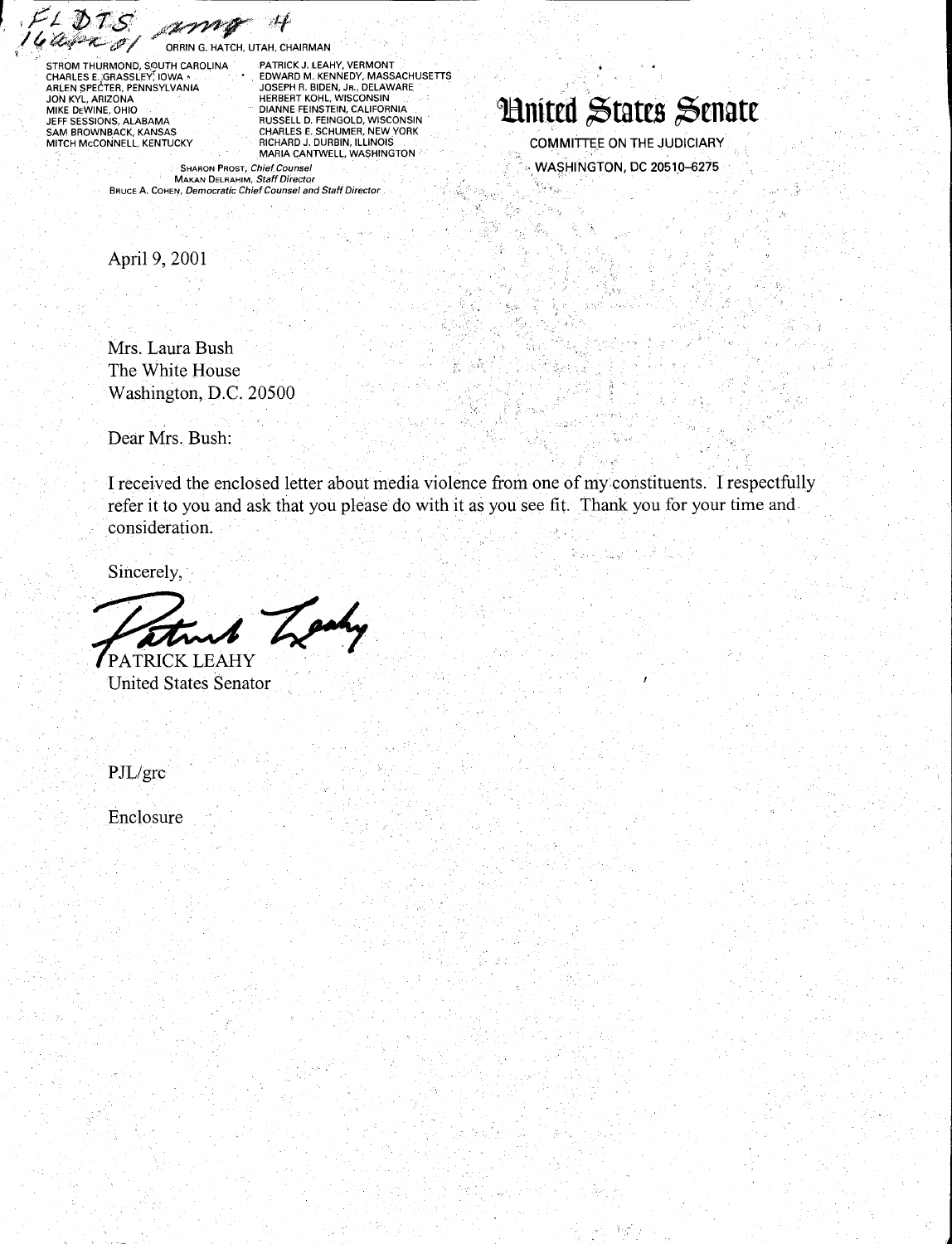March 20, 2001

Ÿ

" .

media/jul/6 cc

 $\mathcal{L}$ 

Central

Sen. Patrick Leahy US Senate - Russell Office Building Washington, DC 20510.

Dear Senator Leahy:

I would appreciate your help in an issue I've been involved in for some time. It is the matter of the television media and its negative effects on our youth by the type of programming offered. As you know, people have done a lot of talking about the recent school shootings, and not much more has been offered as a solution than more gun control or greater security in the schools. Almost no one has mentioned substituting the violent, anti-social icons youth have with the positive inspiring role models young people desperately need.

Dr. Diane Preston Reilly has been in the process of steering the Inspirational Hour challenge to mainstream media for the sake of our youth. The plan, already set in . motion to help bring about this transition, includes the support and involvement of such national pro-family organizations as Focus on the Famil (James Dobson), Concerned Women for America, the Catholic Bishops Association, the National Political Black Womens Congress, the Parents Television Council and the Traditional Values Coalition. I will have her fax copies of these if you need. *CJ* 

The main thrust of this campaign now is to get positive programming for our nations youth, specifically teens, on network television. To this end, we are looking for a woman of national recognition with a wholesome mother appeal image to accompany Dr. Reilly to meet with Mr. Rupert Murdoch. We decided on a woman. who represents the best of motherhood because we are making an appeal to Murdoch on behalf of mothers in American who are· concerrned about the fact that we can't 5end our kids to school in safe environments any more. No less can we be assured that  $\bigcirc$ they will be taught the values that will give them the winning edge in life.

Additionally, since listening to our new President talk about moral character in his inaugural speech, it would seem especially fitting that people who are concerned about character would want to support a national program on television that would show our youth what character is all about. What Dr. Preston Reilly is doing is right in alignment with President Bush's call to Amercians on this matter.

One of the programs in her series, by the way, included General John Shalikashvili, former chairman of the Joint Chiefs of Staff, who thought enough of this issue to give his time to introduce this outstanding young man from the Naval Academy. This is the kind of role models we should be presenting to our nations youth ... and yes, they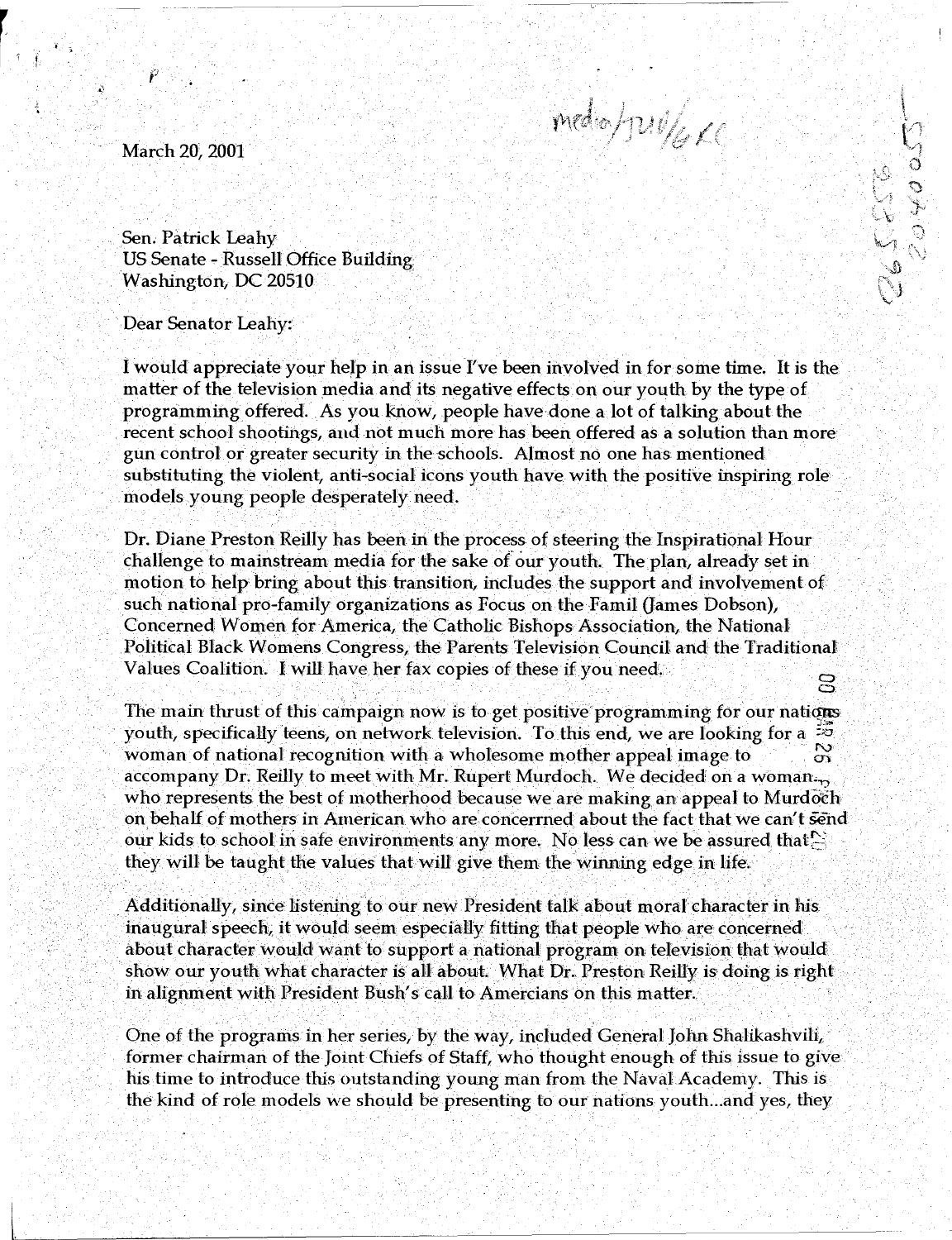are out there. It is just the media decision makers who refuse to make this type of programming a priority in their programming tineraries. Thus, the Inspirational Hour challenge was created to overcome the bias.

I've enclosed a draft of the letter we would like you to send Laura Bush, which emphasizes what needs to be said here. If you check with Congressman Barrs office, they will verify that he wrote a similar letter (faxed to the White House on the 13th of February).

Thank you so much for your help with this matter for the sake of this nations youth.

Sincerely, ane Nancy R.Brin

 $(b)(6)$